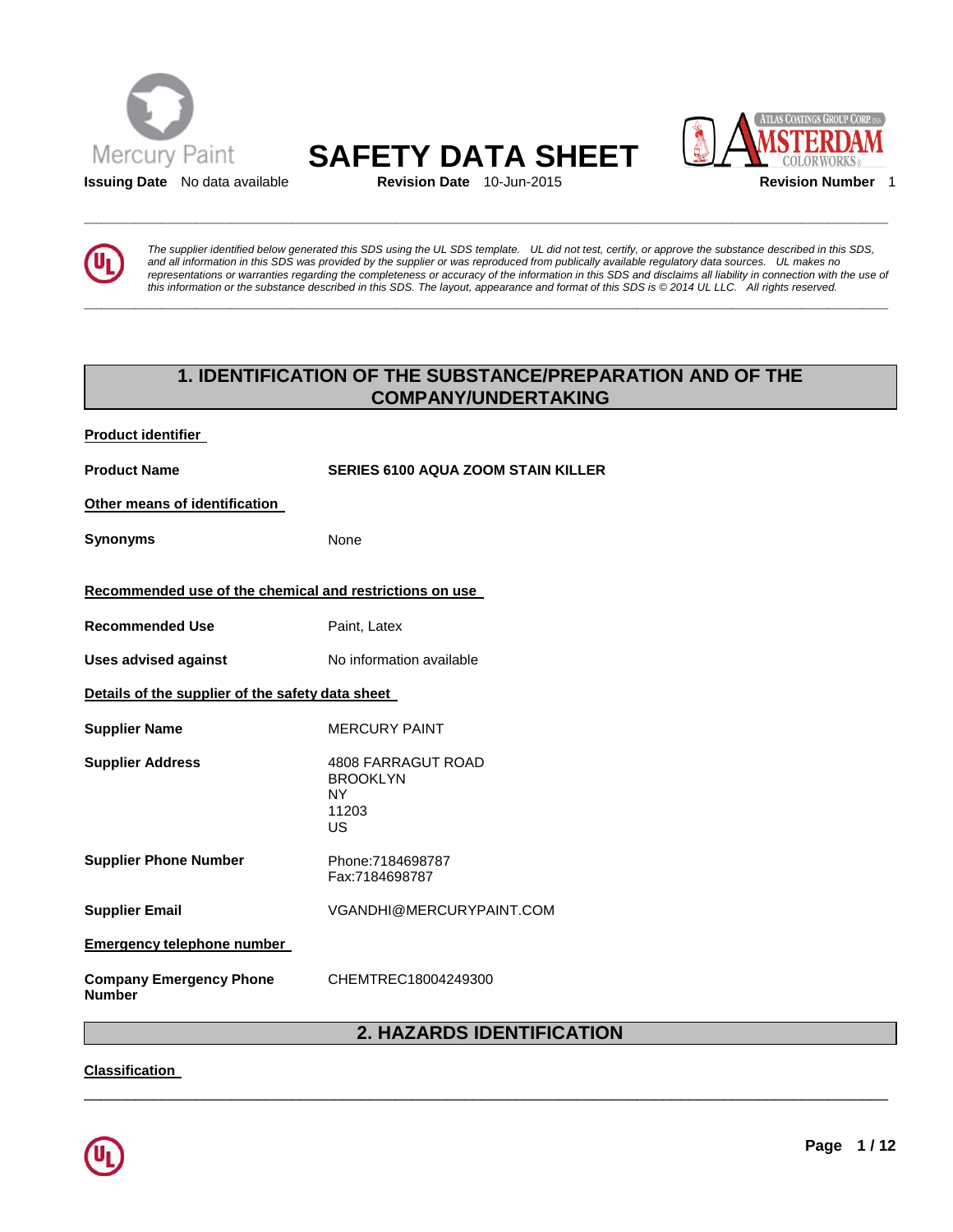This chemical is considered hazardous by the 2012 OSHA Hazard Communication Standard (29 CFR 1910.1200).

| Serious eye<br>edamage/eve irritation { | ∵ategoryٽ |
|-----------------------------------------|-----------|
| Skin<br>$\cdots$<br>sensitization       | Categor   |
| Carcinogenicity                         | ∵ategorس  |

\_\_\_\_\_\_\_\_\_\_\_\_\_\_\_\_\_\_\_\_\_\_\_\_\_\_\_\_\_\_\_\_\_\_\_\_\_\_\_\_\_\_\_\_\_\_\_\_\_\_\_\_\_\_\_\_\_\_\_\_\_\_\_\_\_\_\_\_\_\_\_\_\_\_\_\_\_\_\_\_\_\_\_\_\_\_\_\_\_\_\_\_\_

#### **GHS Label elements, including precautionary statements**

| Odor No data available |
|------------------------|
|                        |

# **Precautionary Statements - Prevention**

Obtain special instructions before use Do not handle until all safety precautions have been read and understood Use personal protective equipment as required Wash face, hands and any exposed skin thoroughly after handling Avoid breathing dust/fume/gas/mist/vapors/spray Contaminated work clothing should not be allowed out of the workplace Wear protective gloves Wear eye/face protection

## **Precautionary Statements - Response**

IF exposed or concerned: Get medical advice/attention Specific treatment (see supplemental first aid instructions on this label)

#### **Eyes**

IF IN EYES: Rinse cautiously with water for several minutes. Remove contact lenses, if present and easy to do. Continue rinsing If eye irritation persists: Get medical advice/attention

\_\_\_\_\_\_\_\_\_\_\_\_\_\_\_\_\_\_\_\_\_\_\_\_\_\_\_\_\_\_\_\_\_\_\_\_\_\_\_\_\_\_\_\_\_\_\_\_\_\_\_\_\_\_\_\_\_\_\_\_\_\_\_\_\_\_\_\_\_\_\_\_\_\_\_\_\_\_\_\_\_\_\_\_\_\_\_\_\_\_\_\_\_

#### **Skin**

IF ON SKIN: Wash with plenty of soap and water If skin irritation or rash occurs: Get medical advice/attention Wash contaminated clothing before reuse

#### **Precautionary Statements - Storage**

Store locked up

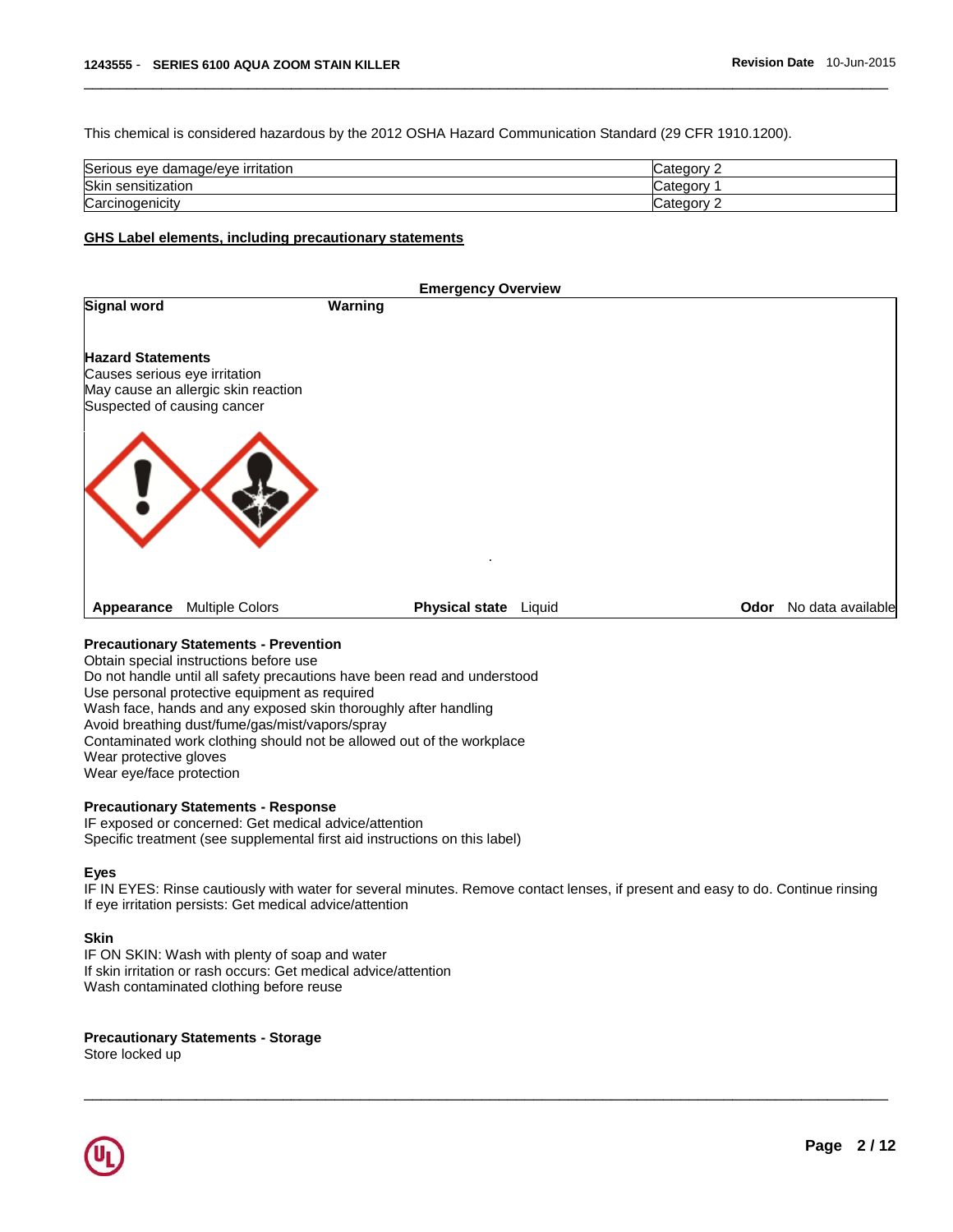#### **Precautionary Statements - Disposal**

Dispose of contents/container to an approved waste disposal plant

## **Hazards not otherwise classified (HNOC)**

Not applicable

#### **Unknown Toxicity**

39.2962% of the mixture consists of ingredient(s) of unknown toxicity

#### **Other information**

.

Causes mild skin irritation Harmful to aquatic life with long lasting effects Repeated or prolonged skin contact may cause allergic reactions with susceptible persons

#### **Interactions with Other Chemicals**

Use of alcoholic beverages may enhance toxic effects.

# **3. COMPOSITION/INFORMATION ON INGREDIENTS**

\_\_\_\_\_\_\_\_\_\_\_\_\_\_\_\_\_\_\_\_\_\_\_\_\_\_\_\_\_\_\_\_\_\_\_\_\_\_\_\_\_\_\_\_\_\_\_\_\_\_\_\_\_\_\_\_\_\_\_\_\_\_\_\_\_\_\_\_\_\_\_\_\_\_\_\_\_\_\_\_\_\_\_\_\_\_\_\_\_\_\_\_\_

| <b>Chemical Name</b>                           | <b>CAS No</b> | Weight-%  | <b>Trade Secret</b> |
|------------------------------------------------|---------------|-----------|---------------------|
| Titanium dioxide                               | 13463-67-7    | $10 - 30$ |                     |
| <b>Hydrous Alum Silicates</b>                  | 1332-58-7     | $10 - 30$ |                     |
| 2-Butoxyethanol                                | 111-76-2      | 1 - 5     |                     |
| Limestone                                      | 1317-65-3     | 1 - 5     |                     |
| Polyethylene glycol branched nonylphenyl ether | 68412-54-4    | $1 - 5$   |                     |
| Zinc oxide                                     | 1314-13-2     | 1 - 5     |                     |
| D-Limonene                                     | 5989-27-5     | $0.1 - 1$ |                     |

\*The exact percentage (concentration) of composition has been withheld as a trade secret

# **4. FIRST AID MEASURES**

# **First aid measures**

| <b>General Advice</b> | Show this safety data sheet to the doctor in attendance.                                                                                                                                                                                                                                     |
|-----------------------|----------------------------------------------------------------------------------------------------------------------------------------------------------------------------------------------------------------------------------------------------------------------------------------------|
| Eye contact           | Rinse immediately with plenty of water, also under the eyelids, for at least 15<br>minutes. Remove contact lenses, if present and easy to do. Continue rinsing.<br>Keep eye wide open while rinsing. Do not rub affected area. Get medical attention<br>if irritation develops and persists. |
| <b>Skin contact</b>   | Wash with soap and water. May cause an allergic skin reaction. In the case of skin<br>irritation or allergic reactions see a physician.                                                                                                                                                      |
| <b>Inhalation</b>     | Remove to fresh air.                                                                                                                                                                                                                                                                         |
| Ingestion             | Rinse mouth immediately and drink plenty of water. Never give anything by mouth<br>to an unconscious person. Do NOT induce vomiting. Call a physician.                                                                                                                                       |

\_\_\_\_\_\_\_\_\_\_\_\_\_\_\_\_\_\_\_\_\_\_\_\_\_\_\_\_\_\_\_\_\_\_\_\_\_\_\_\_\_\_\_\_\_\_\_\_\_\_\_\_\_\_\_\_\_\_\_\_\_\_\_\_\_\_\_\_\_\_\_\_\_\_\_\_\_\_\_\_\_\_\_\_\_\_\_\_\_\_\_\_\_

# **Most important symptoms and effects, both acute and delayed**

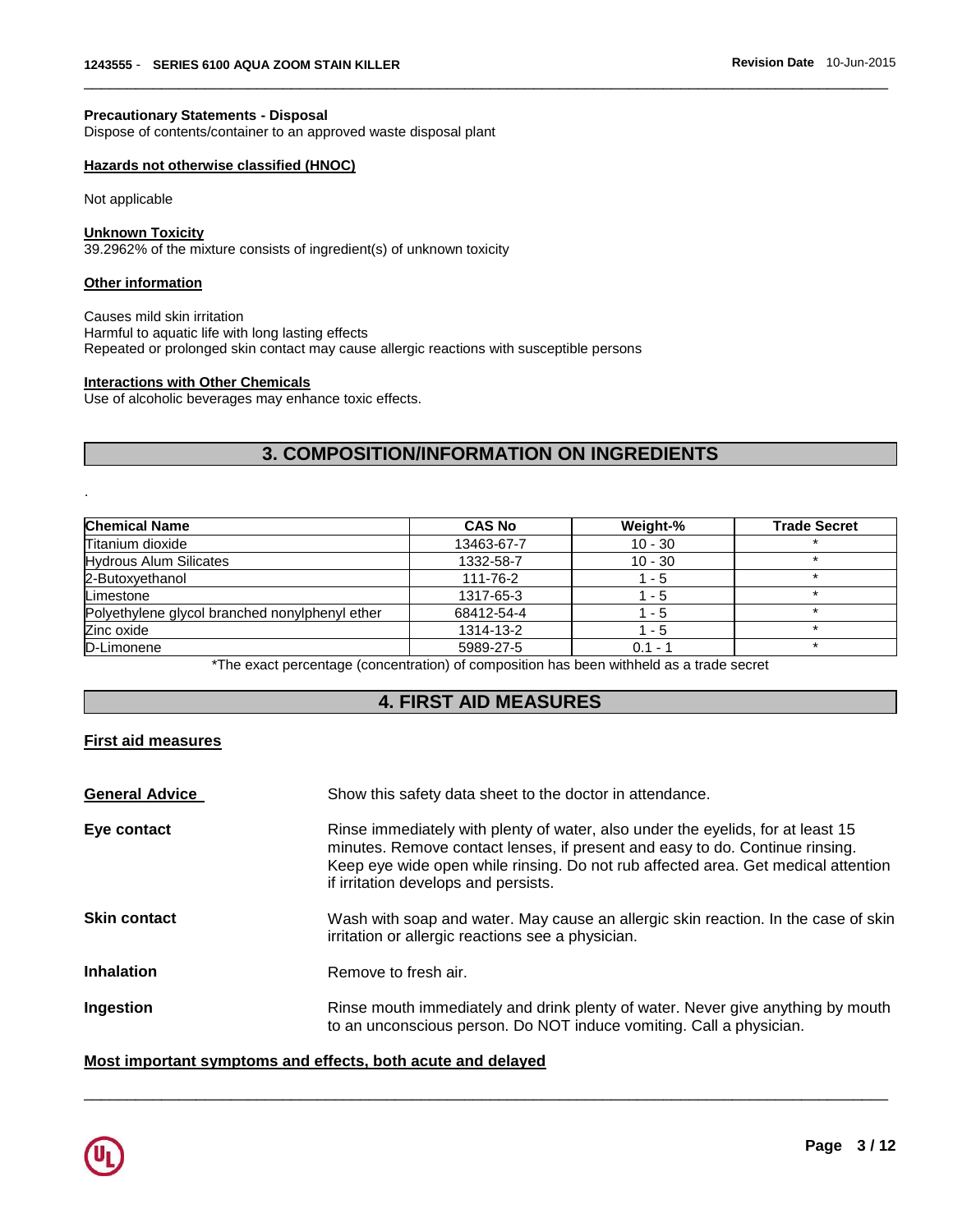**Most Important Symptoms and**  Burning sensation. Itching. Rashes. Hives. **Effects** 

## **Indication of any immediate medical attention and special treatment needed**

**Notes to Physician** May cause sensitization of susceptible persons. Treat symptomatically.

# **5. FIRE-FIGHTING MEASURES**

\_\_\_\_\_\_\_\_\_\_\_\_\_\_\_\_\_\_\_\_\_\_\_\_\_\_\_\_\_\_\_\_\_\_\_\_\_\_\_\_\_\_\_\_\_\_\_\_\_\_\_\_\_\_\_\_\_\_\_\_\_\_\_\_\_\_\_\_\_\_\_\_\_\_\_\_\_\_\_\_\_\_\_\_\_\_\_\_\_\_\_\_\_

#### **Suitable Extinguishing Media**

Use extinguishing measures that are appropriate to local circumstances and the surrounding environment.

# **Unsuitable extinguishing media**

CAUTION: Use of water spray when fighting fire may be inefficient.

#### **Specific hazards arising from the chemical**

Product is or contains a sensitizer. May cause sensitization by skin contact.

| <b>Uniform Fire Code</b> | Sensitizer: Liquid        |
|--------------------------|---------------------------|
|                          | Combustible Liquid: III-B |

# **Hazardous Combustion Products**

Carbon oxides.

**Explosion Data Sensitivity to Mechanical Impact No.** 

**Sensitivity to Static Discharge Mo.** 

#### **Protective equipment and precautions for firefighters**

As in any fire, wear self-contained breathing apparatus pressure-demand, MSHA/NIOSH (approved or equivalent) and full protective gear.

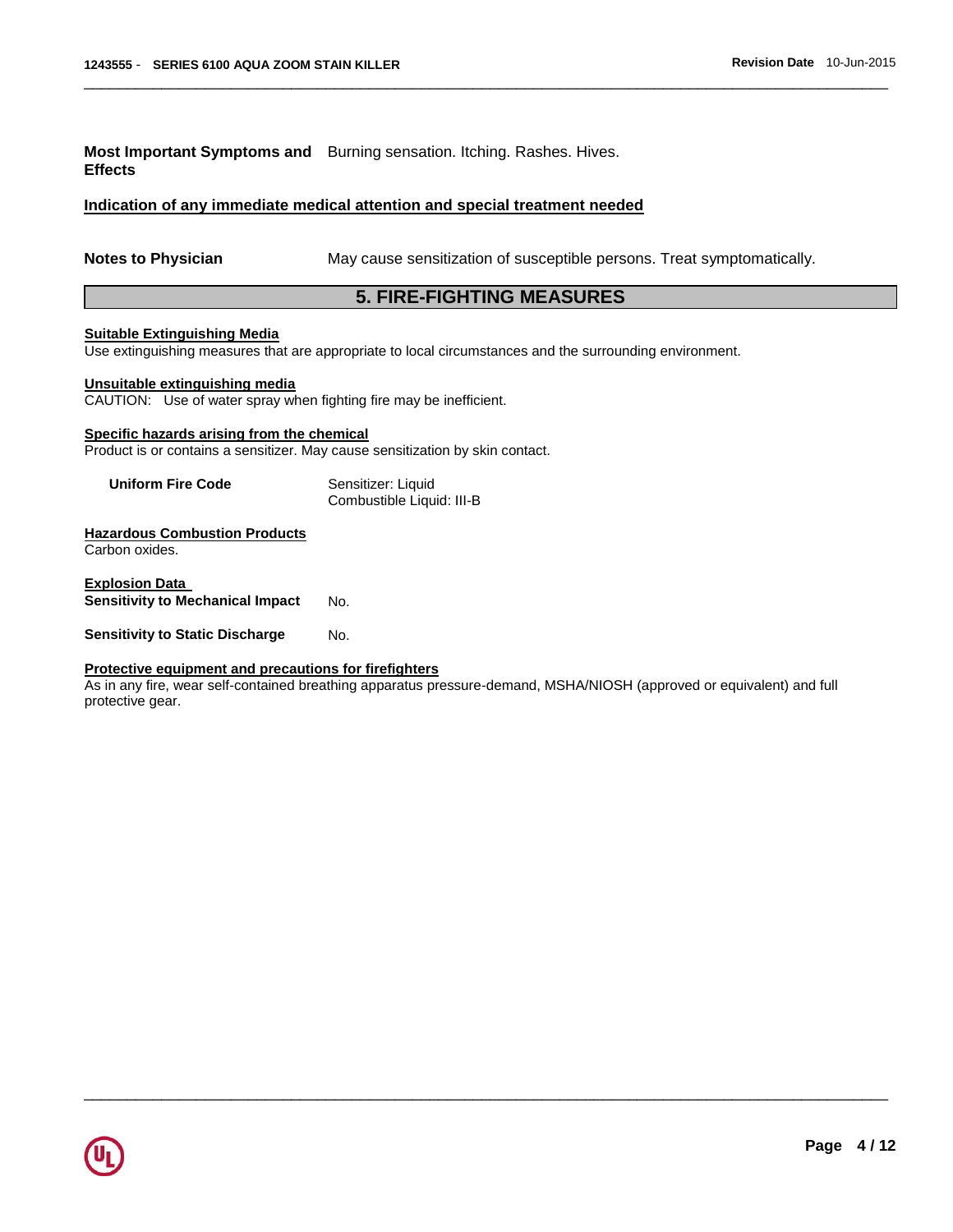# **6. ACCIDENTAL RELEASE MEASURES**

\_\_\_\_\_\_\_\_\_\_\_\_\_\_\_\_\_\_\_\_\_\_\_\_\_\_\_\_\_\_\_\_\_\_\_\_\_\_\_\_\_\_\_\_\_\_\_\_\_\_\_\_\_\_\_\_\_\_\_\_\_\_\_\_\_\_\_\_\_\_\_\_\_\_\_\_\_\_\_\_\_\_\_\_\_\_\_\_\_\_\_\_\_

## **Personal precautions, protective equipment and emergency procedures**

| <b>Personal precautions</b>                          | Avoid contact with skin, eyes or clothing. Use personal protective equipment as required.<br>Evacuate personnel to safe areas. |  |
|------------------------------------------------------|--------------------------------------------------------------------------------------------------------------------------------|--|
| <b>Other Information</b>                             | Refer to protective measures listed in Sections 7 and 8.                                                                       |  |
| <b>Environmental precautions</b>                     |                                                                                                                                |  |
| <b>Environmental precautions</b>                     | Refer to protective measures listed in Sections 7 and 8.                                                                       |  |
| Methods and material for containment and cleaning up |                                                                                                                                |  |
| <b>Methods for containment</b>                       | Prevent further leakage or spillage if safe to do so.                                                                          |  |
| Methods for cleaning up                              | Pick up and transfer to properly labeled containers. Soak up with inert absorbent material.                                    |  |
| <b>7. HANDLING AND STORAGE</b>                       |                                                                                                                                |  |
| <b>Precautions for safe handling</b>                 |                                                                                                                                |  |

Handling **Handle in accordance with good industrial hygiene and safety practice. Avoid contact with** skin, eyes or clothing. Do not eat, drink or smoke when using this product. Take off contaminated clothing and wash before reuse.

# **Conditions for safe storage, including any incompatibilities**

| <b>Storage</b>               | Keep containers tightly closed in a dry, cool and well-ventilated place. Store locked up.<br>Keep out of the reach of children. |
|------------------------------|---------------------------------------------------------------------------------------------------------------------------------|
| <b>Incompatible Products</b> | None known based on information supplied.                                                                                       |

# **8. EXPOSURE CONTROLS/PERSONAL PROTECTION**

## **Control parameters**

#### **Exposure Guidelines**

| <b>Chemical Name</b>          | <b>ACGIH TLV</b>                           | <b>OSHA PEL</b>                             | <b>NIOSH IDLH</b>                          |
|-------------------------------|--------------------------------------------|---------------------------------------------|--------------------------------------------|
| Titanium dioxide              | TWA: $10 \text{ mg/m}^3$                   | TWA: 15 mg/m <sup>3</sup> total dust        | IDLH: $5000 \text{ mg/m}^3$                |
| 13463-67-7                    |                                            | (vacated) TWA: $10 \text{ mg/m}^3$ total    |                                            |
|                               |                                            | dust                                        |                                            |
| <b>Hydrous Alum Silicates</b> | TWA: $2 \text{ mq/m}^3$ particulate matter | TWA: $15 \text{ mg/m}^3$<br>total dust      | TWA: $10 \text{ mg/m}^3$<br>total dust     |
| 1332-58-7                     | containing no asbestos and <1%             | TWA: $5 \text{ mg/m}^3$ respirable          | TWA: $5 \text{ mg/m}^3$<br>respirable dust |
|                               | crystalline silica, respirable             | fraction                                    |                                            |
|                               | fraction                                   | (vacated) TWA: $10 \text{ mg/m}^3$<br>total |                                            |
|                               |                                            | dust                                        |                                            |
|                               |                                            | (vacated) TWA: $5 \text{ mg/m}^3$           |                                            |

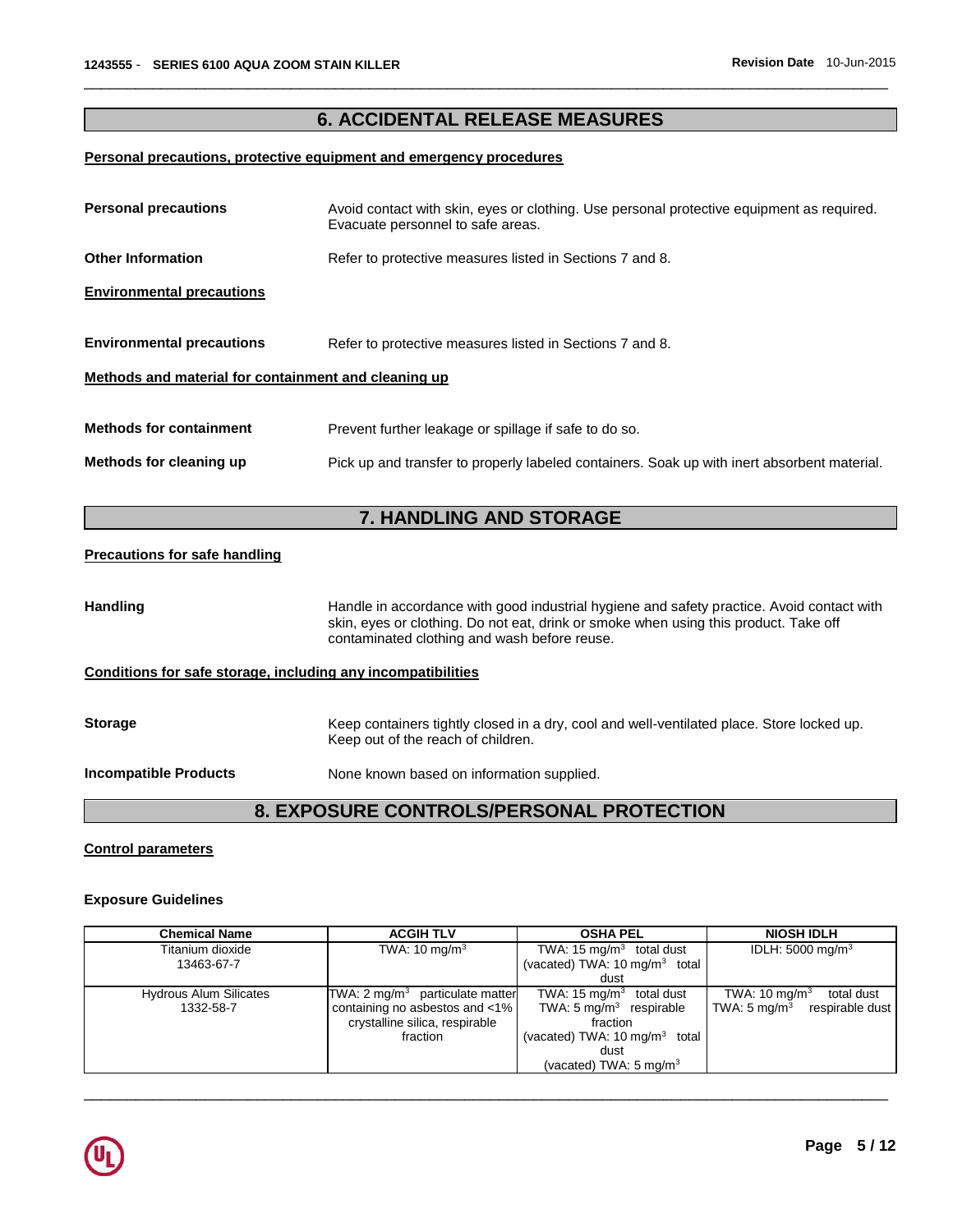|                 |                                         | respirable fraction                      |                                          |
|-----------------|-----------------------------------------|------------------------------------------|------------------------------------------|
| 2-Butoxyethanol | TWA: 20 ppm                             | TWA: 50 ppm                              | IDLH: 700 ppm                            |
| 111-76-2        |                                         | TWA: 240 mg/m $3$                        | TWA: 5 ppm                               |
|                 |                                         | (vacated) TWA: 25 ppm                    | TWA: 24 mg/m <sup>3</sup>                |
|                 |                                         | (vacated) TWA: $120 \text{ mg/m}^3$      |                                          |
|                 |                                         | (vacated) S*                             |                                          |
| Limestone       |                                         | TWA: 15 mg/m <sup>3</sup>                | TWA: 5 mg/m <sup>3</sup> respirable dust |
| 1317-65-3       |                                         | TWA: $5 \text{ mg/m}^3$                  | TWA: 10 $mq/m3$ total dust               |
|                 |                                         | (vacated) TWA: $15 \text{ mg/m}^3$       |                                          |
|                 |                                         | (vacated) TWA: 5 mg/m <sup>3</sup>       |                                          |
| Zinc oxide      | STEL: $10 \text{ mg/m}^3$<br>respirable | TWA: $5 \text{ mg/m}^3$ fume             | IDLH: $500 \text{ mg/m}^3$               |
| 1314-13-2       | fraction                                | TWA: 15 mg/m <sup>3</sup> total dust     | Ceiling: $15 \text{ mg/m}^3$ dust        |
|                 | TWA: $2 \text{ mg/m}^3$ respirable      | TWA: 5 mg/m <sup>3</sup> respirable      | TWA: $5 \text{ mg/m}^3$ dust and fume    |
|                 | fraction                                | fraction                                 | STEL: $10 \text{ mg/m}^3$ fume           |
|                 |                                         | (vacated) TWA: $5 \text{ mg/m}^3$ fume   |                                          |
|                 |                                         | (vacated) TWA: 10 mg/m $3$ total         |                                          |
|                 |                                         | dust                                     |                                          |
|                 |                                         | (vacated) TWA: 5 mg/m <sup>3</sup>       |                                          |
|                 |                                         | respirable fraction                      |                                          |
|                 |                                         | (vacated) STEL: $10 \text{ mg/m}^3$ fume |                                          |

\_\_\_\_\_\_\_\_\_\_\_\_\_\_\_\_\_\_\_\_\_\_\_\_\_\_\_\_\_\_\_\_\_\_\_\_\_\_\_\_\_\_\_\_\_\_\_\_\_\_\_\_\_\_\_\_\_\_\_\_\_\_\_\_\_\_\_\_\_\_\_\_\_\_\_\_\_\_\_\_\_\_\_\_\_\_\_\_\_\_\_\_\_

*ACGIH TLV: American Conference of Governmental Industrial Hygienists - Threshold Limit Value OSHA PEL: Occupational Safety and Health Administration - Permissible Exposure Limits Immediately Dangerous to Life or Health* 

**Other Exposure Guidelines** Vacated limits revoked by the Court of Appeals decision in AFL-CIO v. OSHA, 965 F.2d 962 (11th Cir., 1992) See section 15 for national exposure control parameters

## **Appropriate engineering controls**

| <b>Engineering Measures</b> | Showers             |
|-----------------------------|---------------------|
|                             | Eyewash stations    |
|                             | Ventilation systems |

#### **Individual protection measures, such as personal protective equipment**

| <b>Eye/face protection</b>    | If splashes are likely to occur:. Wear safety glasses with side shields (or goggles). None<br>required for consumer use.                                                                                                                                                                          |
|-------------------------------|---------------------------------------------------------------------------------------------------------------------------------------------------------------------------------------------------------------------------------------------------------------------------------------------------|
| Skin and body protection      | Wear protective gloves and protective clothing.                                                                                                                                                                                                                                                   |
| <b>Respiratory protection</b> | No protective equipment is needed under normal use conditions. If exposure limits are<br>exceeded or irritation is experienced, ventilation and evacuation may be required.                                                                                                                       |
| <b>Hygiene Measures</b>       | Handle in accordance with good industrial hygiene and safety practice. Avoid contact with<br>skin, eyes or clothing. Wear suitable gloves and eye/face protection. Do not eat, drink or<br>smoke when using this product. Wash hands before breaks and immediately after handling<br>the product. |

# **9. PHYSICAL AND CHEMICAL PROPERTIES**

# **Physical and Chemical Properties**

| <b>Physical state</b><br>Appearance<br><b>Color</b> | Liauid<br>White & Multiple Colors<br>No information available | Odor<br><b>Odor Threshold</b>          | No data available<br>No information available |
|-----------------------------------------------------|---------------------------------------------------------------|----------------------------------------|-----------------------------------------------|
| <b>Property</b><br>рH                               | Values<br>8+                                                  | Method<br><b>Remarks</b><br>None known |                                               |
| Melting / freezing point                            | No data available                                             | None known                             |                                               |

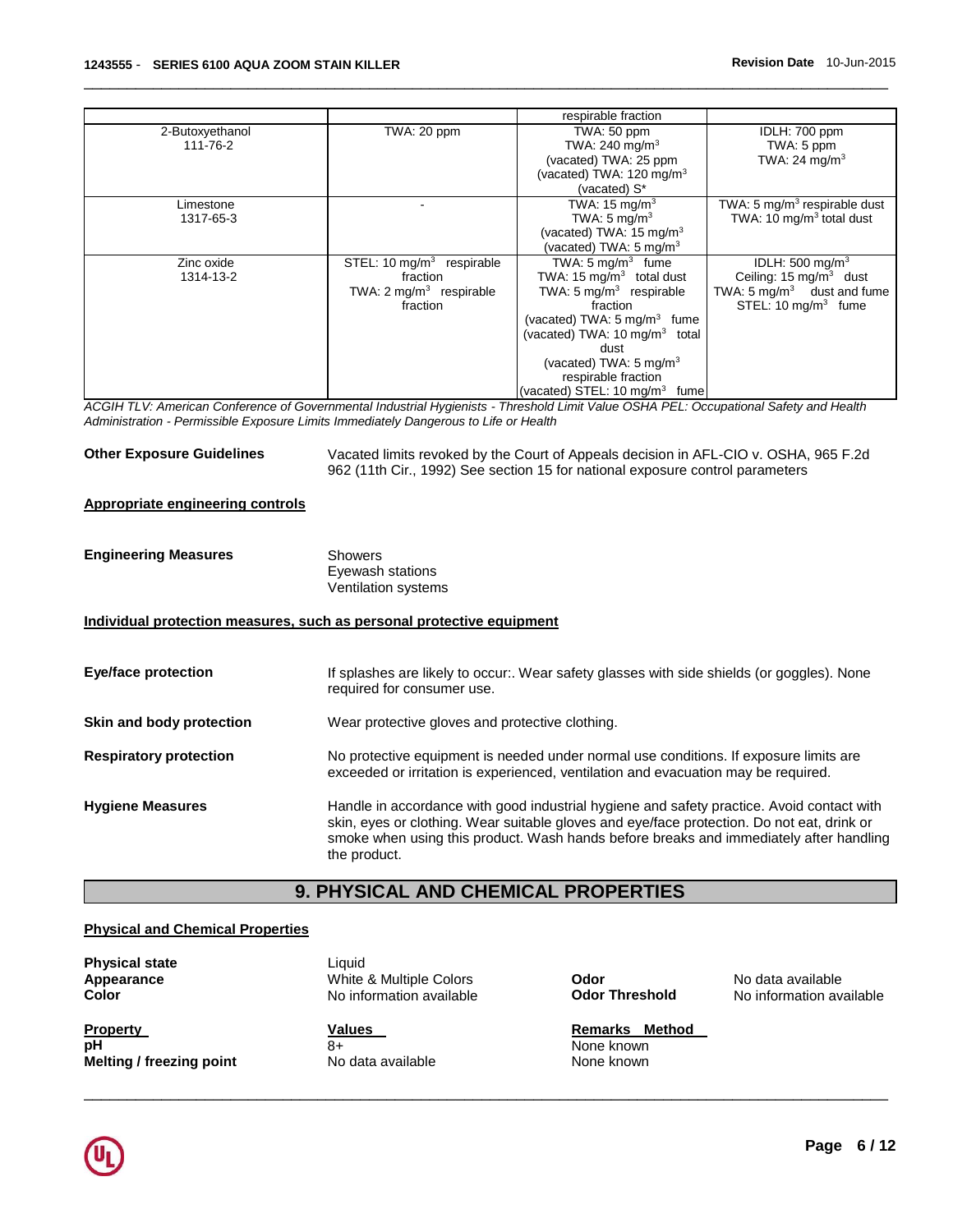| Boiling point / boiling range                           | $>37.78$ C ( $>100$ F) | None known |
|---------------------------------------------------------|------------------------|------------|
| <b>Flash Point</b>                                      | >94 C / >201 F         | None known |
| <b>Evaporation Rate</b>                                 | No data available      | None known |
| Flammability (solid, gas)                               | No data available      | None known |
| <b>Flammability Limit in Air</b>                        |                        |            |
| Upper flammability limit                                | No data available      |            |
| <b>Lower flammability limit</b>                         | No data available      |            |
| Vapor pressure                                          | No data available      | None known |
| Vapor density                                           | No data available      | None known |
| <b>Specific Gravity</b>                                 | 1.380                  | None known |
| <b>Water Solubility</b>                                 | Soluble in water       | None known |
| Solubility in other solvents                            | No data available      | None known |
| Partition coefficient: n-octanol/waterNo data available |                        | None known |
| <b>Autoignition temperature</b>                         | No data available      | None known |
| <b>Decomposition temperature</b>                        | No data available      | None known |
| <b>Kinematic viscosity</b>                              | No data available      | None known |
| <b>Dynamic viscosity</b>                                | No data available      | None known |
| <b>Explosive properties</b>                             | No data available      |            |
| <b>Oxidizing properties</b>                             | No data available      |            |

#### **Other Information**

**Softening Point No data available**<br>**VOC Content (%)** 58.43% (V/V), 41. **Particle Size No data available Particle Size Distribution** 

58.43% (V/V), 41.98% (V/w)

# **10. STABILITY AND REACTIVITY**

\_\_\_\_\_\_\_\_\_\_\_\_\_\_\_\_\_\_\_\_\_\_\_\_\_\_\_\_\_\_\_\_\_\_\_\_\_\_\_\_\_\_\_\_\_\_\_\_\_\_\_\_\_\_\_\_\_\_\_\_\_\_\_\_\_\_\_\_\_\_\_\_\_\_\_\_\_\_\_\_\_\_\_\_\_\_\_\_\_\_\_\_\_

#### **Reactivity**

No data available.

#### **Chemical stability**

Stable under recommended storage conditions. **Possibility of Hazardous Reactions** None under normal processing. **Hazardous Polymerization** Hazardous polymerization does not occur.

**Conditions to avoid** None known based on information supplied. **Incompatible materials** None known based on information supplied. **Hazardous Decomposition Products** Carbon oxides.

# **11. TOXICOLOGICAL INFORMATION**

\_\_\_\_\_\_\_\_\_\_\_\_\_\_\_\_\_\_\_\_\_\_\_\_\_\_\_\_\_\_\_\_\_\_\_\_\_\_\_\_\_\_\_\_\_\_\_\_\_\_\_\_\_\_\_\_\_\_\_\_\_\_\_\_\_\_\_\_\_\_\_\_\_\_\_\_\_\_\_\_\_\_\_\_\_\_\_\_\_\_\_\_\_

#### **Information on likely routes of exposure**

#### **Product Information** .

**Inhalation Specific test data for the substance or mixture is not available. May cause irritation of** respiratory tract.

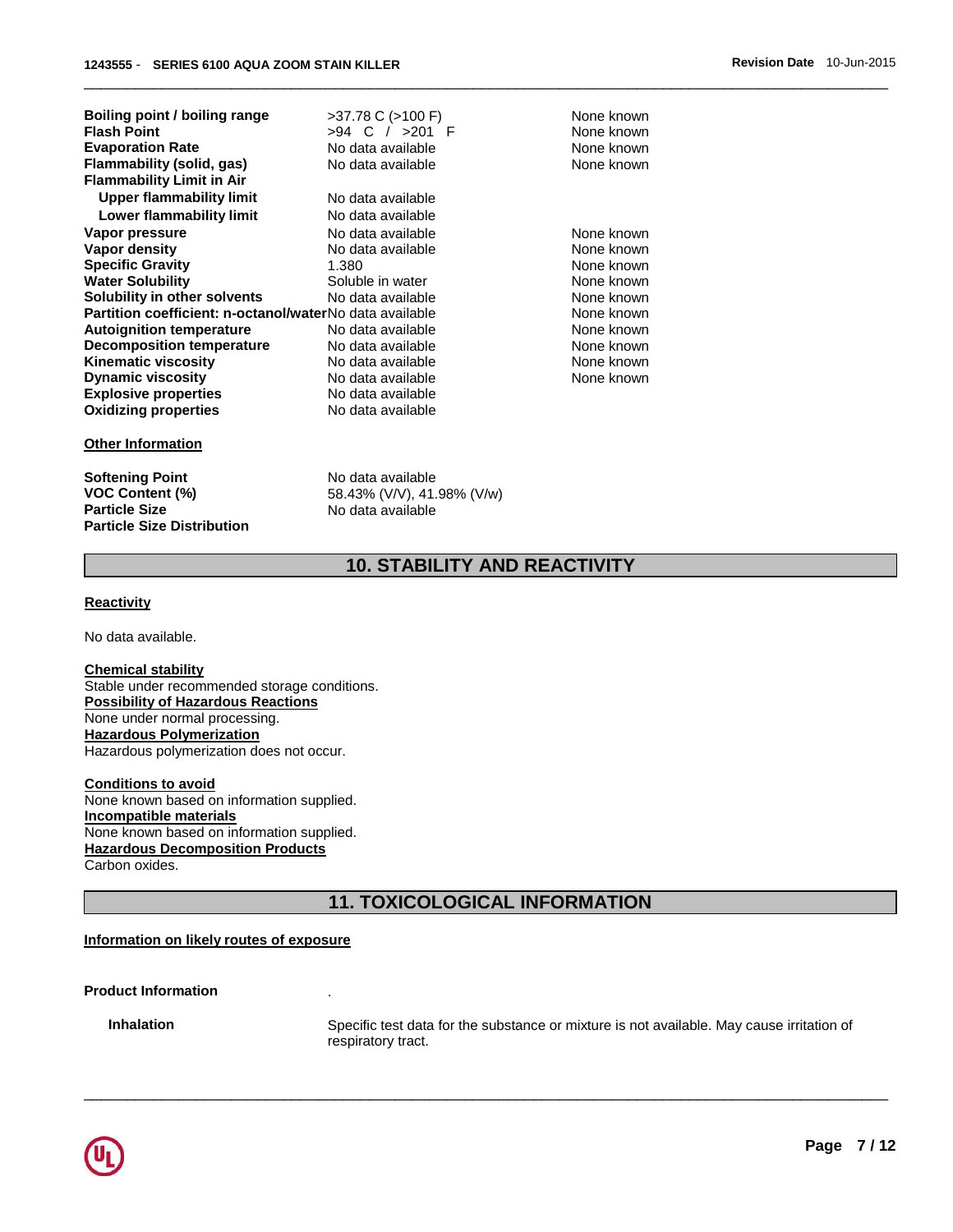| Eye contact         | Specific test data for the substance or mixture is not available. Causes serious eye<br>irritation. (based on components). May cause redness, itching, and pain.                                            |
|---------------------|-------------------------------------------------------------------------------------------------------------------------------------------------------------------------------------------------------------|
| <b>Skin contact</b> | Specific test data for the substance or mixture is not available. May cause irritation.<br>Prolonged contact may cause redness and irritation.                                                              |
| Ingestion           | Specific test data for the substance or mixture is not available. Ingestion may cause<br>irritation to mucous membranes. Ingestion may cause gastrointestinal irritation, nausea,<br>vomiting and diarrhea. |

\_\_\_\_\_\_\_\_\_\_\_\_\_\_\_\_\_\_\_\_\_\_\_\_\_\_\_\_\_\_\_\_\_\_\_\_\_\_\_\_\_\_\_\_\_\_\_\_\_\_\_\_\_\_\_\_\_\_\_\_\_\_\_\_\_\_\_\_\_\_\_\_\_\_\_\_\_\_\_\_\_\_\_\_\_\_\_\_\_\_\_\_\_

# **Component Information**

| <b>Chemical Name</b>                                            | Oral LD50              | <b>Dermal LD50</b>       | <b>Inhalation LC50</b>  |
|-----------------------------------------------------------------|------------------------|--------------------------|-------------------------|
| Titanium dioxide<br>13463-67-7                                  | (Rat)<br>> 10000 mg/kg |                          |                         |
| 2-Butoxyethanol<br>111-76-2                                     | (Rat)<br>= 470 mg/kg   | Rabbit)<br>$= 220$ mg/kg | (Rat)4 h<br>$= 450$ ppm |
| Polyethylene glycol branched<br>nonylphenyl ether<br>68412-54-4 |                        | (Rabbit)<br>= 1780 µL/kg |                         |
| Zinc oxide<br>1314-13-2                                         | > 5000 mg/kg<br>(Rat)  |                          |                         |
| D-Limonene<br>5989-27-5                                         | (Rat)<br>= 4400 mg/kg  | (Rabbit)<br>$>$ 5 g/kg   | -                       |

# **Information on toxicological effects**

**Symptoms** May cause redness and tearing of the eyes. Itching. Rashes. Hives.

# **Delayed and immediate effects as well as chronic effects from short and long-term exposure**

| <b>Sensitization</b>     | May cause sensitization of susceptible persons. May cause sensitization by skin contact. |
|--------------------------|------------------------------------------------------------------------------------------|
| <b>Mutagenic Effects</b> | No information available.                                                                |
| Carcinogenicity          | The table below indicates whether each agency has listed any ingredient as a carcinogen. |

| <b>Chemical Name</b>           | <b>ACGIH</b> | <b>IARC</b> | <b>NTP</b> | <b>OSHA</b> |
|--------------------------------|--------------|-------------|------------|-------------|
| Titanium dioxide<br>13463-67-7 |              | Group 2B    |            |             |
| 2-Butoxyethanol<br>111-76-2    | A3           | Group 3     |            |             |
| D-Limonene<br>5989-27-5        |              | Group 3     |            |             |

\_\_\_\_\_\_\_\_\_\_\_\_\_\_\_\_\_\_\_\_\_\_\_\_\_\_\_\_\_\_\_\_\_\_\_\_\_\_\_\_\_\_\_\_\_\_\_\_\_\_\_\_\_\_\_\_\_\_\_\_\_\_\_\_\_\_\_\_\_\_\_\_\_\_\_\_\_\_\_\_\_\_\_\_\_\_\_\_\_\_\_\_\_

*ACGIH (American Conference of Governmental Industrial Hygienists) A3 - Animal Carcinogen* 

*IARC (International Agency for Research on Cancer)*

*Group 2B - Possibly Carcinogenic to Humans*

*Group 3 - Not Classifiable as to Carcinogenicity in Humans* 

*OSHA (Occupational Safety and Health Administration of the US Department of Labor)*

*X - Present* 

| <b>Reproductive toxicity</b>    | No information available. |
|---------------------------------|---------------------------|
| <b>STOT - single exposure</b>   | No information available. |
| <b>STOT - repeated exposure</b> | No information available. |

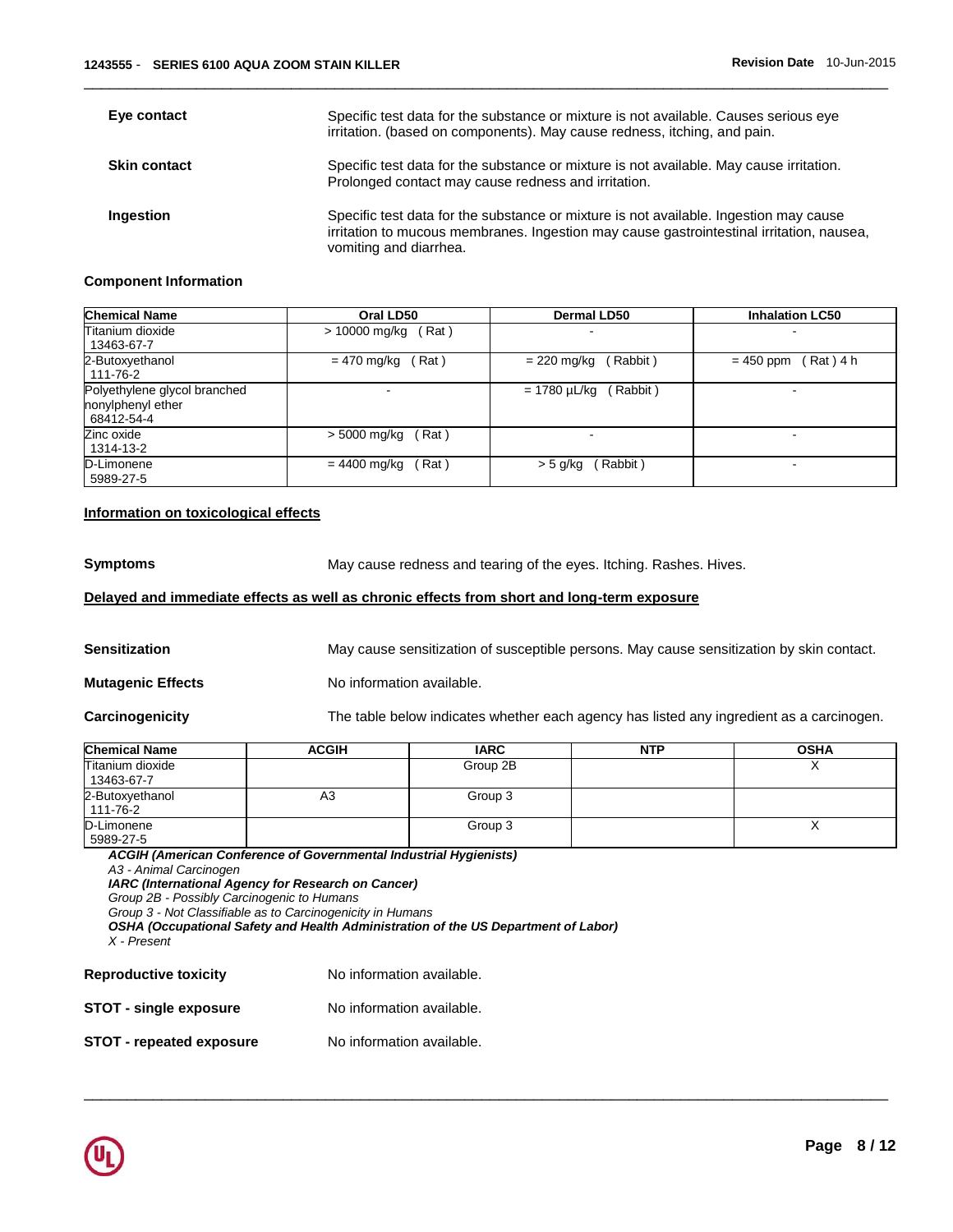| <b>Chronic Toxicity</b>     | No known effect based on information supplied. Contains a known or suspected<br>carcinogen. May cause adverse effects on the bone marrow and blood-forming system.<br>May cause adverse liver effects. Titanium dioxide has been classified by the International<br>Agency for Research on Cancer (IARC) as possibly carcinogenic to humans (Group 2B) by<br>inhalation. |
|-----------------------------|--------------------------------------------------------------------------------------------------------------------------------------------------------------------------------------------------------------------------------------------------------------------------------------------------------------------------------------------------------------------------|
| <b>Target Organ Effects</b> | Eyes. Skin. Respiratory system. Gastrointestinal tract (GI). Blood. Central Nervous System<br>(CNS). Hematopoietic system. Kidney. Liver. Lungs. Systemic Toxicity.                                                                                                                                                                                                      |
| Aspiration Hazard           | No information available.                                                                                                                                                                                                                                                                                                                                                |

\_\_\_\_\_\_\_\_\_\_\_\_\_\_\_\_\_\_\_\_\_\_\_\_\_\_\_\_\_\_\_\_\_\_\_\_\_\_\_\_\_\_\_\_\_\_\_\_\_\_\_\_\_\_\_\_\_\_\_\_\_\_\_\_\_\_\_\_\_\_\_\_\_\_\_\_\_\_\_\_\_\_\_\_\_\_\_\_\_\_\_\_\_

**Numerical measures of toxicity Product Information** 

#### **The following values are calculated based on chapter 3.1 of the GHS document**

**ATEmix (oral)** 5,350.00 mg/kg **ATEmix (dermal)** 19,464.00 mg/kg (ATE) **ATEmix (inhalation-gas)** 79,641.00 ppm (4 hr) **ATEmix (inhalation-dust/mist)** 26.55 mg/l **ATEmix (inhalation-vapor)** 195.00 ATEmix

# **12. ECOLOGICAL INFORMATION**

#### **Ecotoxicity**

Harmful to aquatic life with long lasting effects.

| <b>Chemical Name</b> | <b>Toxicity to Algae</b> | <b>Toxicity to Fish</b>      | <b>Toxicity to</b><br><b>Microorganisms</b> | Daphnia Magna (Water<br>Flea) |
|----------------------|--------------------------|------------------------------|---------------------------------------------|-------------------------------|
| 2-Butoxyethanol      |                          | 96h LC50: $= 1490$ mg/L      |                                             | 48h EC50: > 1000 mg/L 24h     |
| 111-76-2             |                          | (Lepomis macrochirus) 96h    |                                             | EC50: 1698 - 1940 mg/L        |
|                      |                          | $LC50: = 2950$ mg/L (Lepomis |                                             |                               |
|                      |                          | macrochirus)                 |                                             |                               |
| D-Limonene           |                          | 96h LC50: $=$ 35 mg/L        |                                             |                               |
| 5989-27-5            |                          | (Oncorhynchus mykiss) 96h    |                                             |                               |
|                      |                          | LC50: 0.619 - 0.796 mg/L     |                                             |                               |
|                      |                          | (Pimephales promelas)        |                                             |                               |

## **Persistence and Degradability**

No information available.

## **Bioaccumulation**

| <b>Chemical Name</b> | ∣ Pow<br>LO <sub>C</sub> |
|----------------------|--------------------------|
| 2-Butoxyethanol      | 0.81                     |
| 1-76-2<br>444        |                          |

\_\_\_\_\_\_\_\_\_\_\_\_\_\_\_\_\_\_\_\_\_\_\_\_\_\_\_\_\_\_\_\_\_\_\_\_\_\_\_\_\_\_\_\_\_\_\_\_\_\_\_\_\_\_\_\_\_\_\_\_\_\_\_\_\_\_\_\_\_\_\_\_\_\_\_\_\_\_\_\_\_\_\_\_\_\_\_\_\_\_\_\_\_

## **Other adverse effects**

No information available.

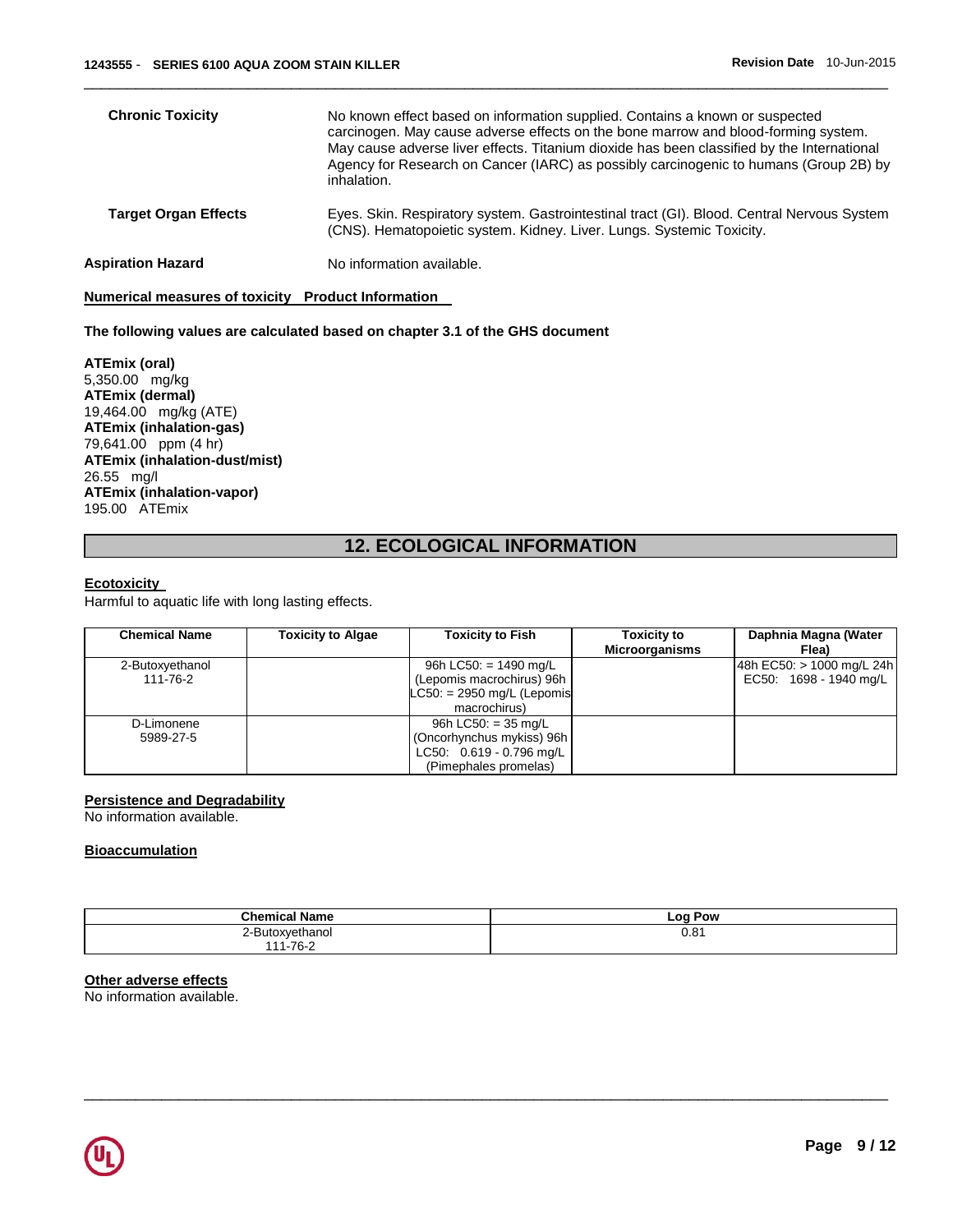# **13. DISPOSAL CONSIDERATIONS**

\_\_\_\_\_\_\_\_\_\_\_\_\_\_\_\_\_\_\_\_\_\_\_\_\_\_\_\_\_\_\_\_\_\_\_\_\_\_\_\_\_\_\_\_\_\_\_\_\_\_\_\_\_\_\_\_\_\_\_\_\_\_\_\_\_\_\_\_\_\_\_\_\_\_\_\_\_\_\_\_\_\_\_\_\_\_\_\_\_\_\_\_\_

# **Waste treatment methods**

| <b>Disposal methods</b>       | This material, as supplied, is not a hazardous waste according to Federal regulations (40<br>CFR 261). This material could become a hazardous waste if it is mixed with or otherwise<br>comes in contact with a hazardous waste, if chemical additions are made to this material, or<br>if the material is processed or otherwise altered. Consult 40 CFR 261 to determine whether<br>the altered material is a hazardous waste. Consult the appropriate state, regional, or local<br>regulations for additional requirements. |
|-------------------------------|--------------------------------------------------------------------------------------------------------------------------------------------------------------------------------------------------------------------------------------------------------------------------------------------------------------------------------------------------------------------------------------------------------------------------------------------------------------------------------------------------------------------------------|
| <b>Contaminated Packaging</b> | Dispose of contents/containers in accordance with local regulations.                                                                                                                                                                                                                                                                                                                                                                                                                                                           |

## **California Hazardous Waste Codes** 331

This product contains one or more substances that are listed with the State of California as a hazardous waste.

| <b>Chemical Name</b>    | California Hazardous Waste |
|-------------------------|----------------------------|
| Zinc oxide<br>1314-13-2 | Toxic                      |
| D-Limonene<br>5989-27-5 | Toxic                      |

# **14. TRANSPORT INFORMATION**

| DOT<br><b>Proper Shipping Name</b><br><b>Hazard Class</b>  | NOT REGULATED<br><b>NON REGULATED</b><br>N/A |
|------------------------------------------------------------|----------------------------------------------|
| TDG.                                                       | Not regulated                                |
| MEX                                                        | Not regulated                                |
| ICAO                                                       | Not regulated                                |
| IATA<br><b>Proper Shipping Name</b><br><b>Hazard Class</b> | Not regulated<br><b>NON REGULATED</b><br>N/A |
| <b>IMDG/IMO</b><br><b>Hazard Class</b>                     | Not regulated<br>N/A                         |
| <b>RID</b>                                                 | Not regulated                                |
| ADR.                                                       | Not regulated                                |
| ADN                                                        | Not regulated                                |
|                                                            |                                              |

# **15. REGULATORY INFORMATION**

\_\_\_\_\_\_\_\_\_\_\_\_\_\_\_\_\_\_\_\_\_\_\_\_\_\_\_\_\_\_\_\_\_\_\_\_\_\_\_\_\_\_\_\_\_\_\_\_\_\_\_\_\_\_\_\_\_\_\_\_\_\_\_\_\_\_\_\_\_\_\_\_\_\_\_\_\_\_\_\_\_\_\_\_\_\_\_\_\_\_\_\_\_

**International Inventories** 

TSCA Complies

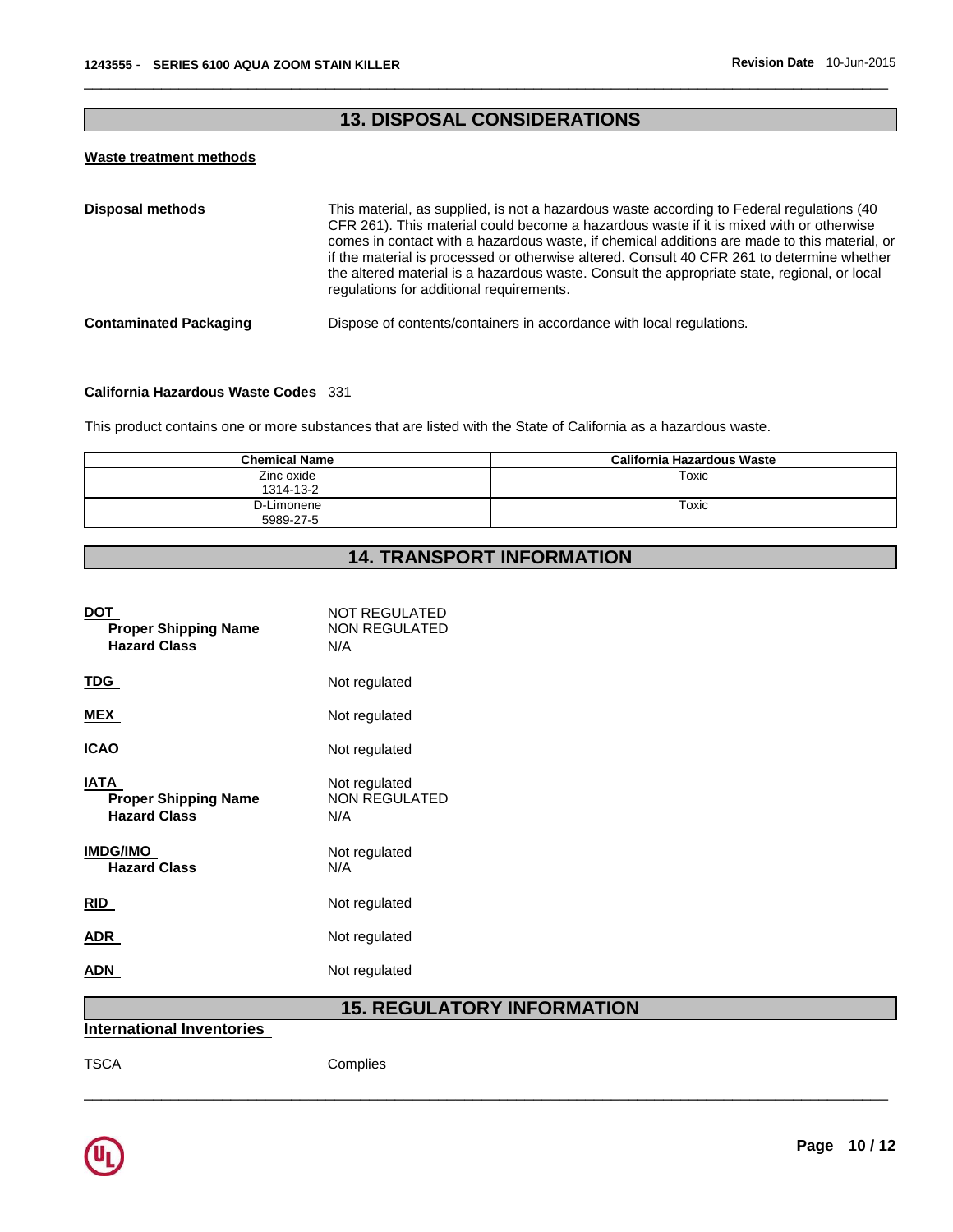DSL All components are listed either on the DSL or NDSL.

\_\_\_\_\_\_\_\_\_\_\_\_\_\_\_\_\_\_\_\_\_\_\_\_\_\_\_\_\_\_\_\_\_\_\_\_\_\_\_\_\_\_\_\_\_\_\_\_\_\_\_\_\_\_\_\_\_\_\_\_\_\_\_\_\_\_\_\_\_\_\_\_\_\_\_\_\_\_\_\_\_\_\_\_\_\_\_\_\_\_\_\_\_

**TSCA** - United States Toxic Substances Control Act Section 8(b) Inventory **DSL/NDSL** - Canadian Domestic Substances List/Non-Domestic Substances List

## **US Federal Regulations**

## **SARA 313**

Section 313 of Title III of the Superfund Amendments and Reauthorization Act of 1986 (SARA). This product contains a chemical or chemicals which are subject to the reporting requirements of the Act and Title 40 of the Code of Federal Regulations, Part 372

| <b>Chemical Name</b>                  | <b>CAS No</b>  | Weight-% | <b>SARA 313 - Threshold</b><br>Values % |
|---------------------------------------|----------------|----------|-----------------------------------------|
| 2-Butoxvethanol - 111-76-2            | 111-76-2       | $1 - 5$  | .O                                      |
| Zinc oxide - 1314-13-2                | 1314-13-2      | 1 - 5    | .O                                      |
| <b>SARA 311/312 Hazard Categories</b> |                |          |                                         |
| A arrived Law Life Liberard           | \ <i>I</i> - - |          |                                         |

| <b>Acute Health Hazard</b>        | Yes. |
|-----------------------------------|------|
| <b>Chronic Health Hazard</b>      | Yes  |
| <b>Fire Hazard</b>                | No.  |
| Sudden release of pressure hazard | Nο   |
| <b>Reactive Hazard</b>            | N∩   |

#### **CWA (Clean Water Act)**

This product contains the following substances which are regulated pollutants pursuant to the Clean Water Act (40 CFR 122.21 and 40 CFR 122.42)

| <b>Chemical Name</b> | <b>CWA - Reportable</b><br>Quantities | <b>CWA - Toxic Pollutants</b> | <b>CWA - Priority Pollutants</b> | <b>CWA - Hazardous</b><br><b>Substances</b> |
|----------------------|---------------------------------------|-------------------------------|----------------------------------|---------------------------------------------|
| Zinc oxide           |                                       |                               |                                  |                                             |
| 1314-13-2            |                                       |                               |                                  |                                             |
| $\cdots$             |                                       |                               |                                  |                                             |

#### **CERCLA**

This material, as supplied, does not contain any substances regulated as hazardous substances under the Comprehensive Environmental Response Compensation and Liability Act (CERCLA) (40 CFR 302) or the Superfund Amendments and Reauthorization Act (SARA) (40 CFR 355). There may be specific reporting requirements at the local, regional, or state level pertaining to releases of this material

## **US State Regulations**

# **California Proposition 65**

This product contains the following Proposition 65 chemicals.

| <b>Chemical Name</b>                 | <b>California Proposition 65</b> |
|--------------------------------------|----------------------------------|
| Titanium dioxide - 13463-67-7        | Carcinoɑen                       |
| Formaldehyde - 50-00-0               | Carcinoɑen                       |
| U.S. State Right-to-Know Regulations |                                  |

| <b>Chemical Name</b>                       | <b>New Jersey</b> | <b>Massachusetts</b> | Pennsylvania | <b>Rhode Island</b> | <b>Illinois</b> |
|--------------------------------------------|-------------------|----------------------|--------------|---------------------|-----------------|
| <b>Hydrous Alum Silicates</b><br>1332-58-7 | ⋏                 |                      | ⋏            |                     |                 |
| Titanium dioxide<br>13463-67-7             |                   |                      |              |                     |                 |
| 2-Butoxyethanol<br>111-76-2                |                   |                      |              |                     |                 |
| Limestone<br>1317-65-3                     | х                 |                      |              |                     |                 |
| Zinc oxide                                 |                   |                      |              |                     |                 |

\_\_\_\_\_\_\_\_\_\_\_\_\_\_\_\_\_\_\_\_\_\_\_\_\_\_\_\_\_\_\_\_\_\_\_\_\_\_\_\_\_\_\_\_\_\_\_\_\_\_\_\_\_\_\_\_\_\_\_\_\_\_\_\_\_\_\_\_\_\_\_\_\_\_\_\_\_\_\_\_\_\_\_\_\_\_\_\_\_\_\_\_\_



.